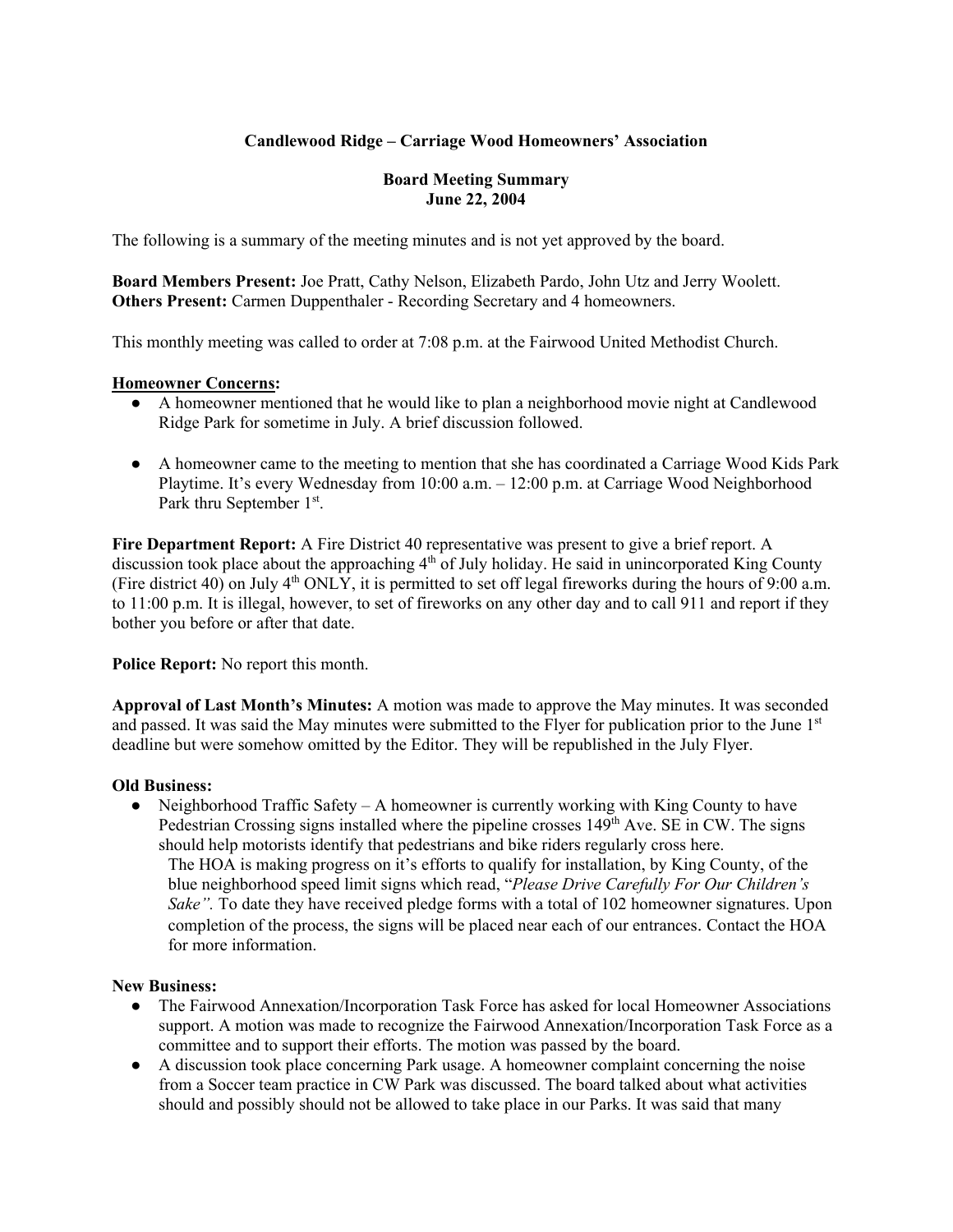homeowners probably didn't know how to reserve or inquire about permission for using the park for events. A discussion followed that a policy may need to be established and published to all homeowners. The President plans to talk to neighboring HOA's to see what policies they have in place, if any.

## **Legal and Insurance Report:** No report this month.

## **Common Areas Report:**

- At the request of the Kent school district bus drivers, Canber was authorized to prune the trees at the CR main entrance and the  $151<sup>st</sup>$  and  $156<sup>th</sup>$  CW entrances.
- Estimates have been requested and received from two tree companies to remove and prune the trees in CR Park and CR entrance as recommended by the Arborist in his report. Also, to remove dangerous trees and brush from the eastern side of CW Park reported by homeowners in that area.
- $\bullet$  The sprinklers to our parks and the CR entrance were turned on the  $10^{th}$  of June after testing as required by Soos Creek Water & Sewer District.
- The CR entrance island clean up was recently completed.
- The King County watershed area along SE 183<sup>rd</sup> St. was cleaned up. Trees were pruned, brush was removed and sidewalk was cleaned up. This area is actually King County's responsibility but they aren't maintaining it sufficiently.
- The dead bushes along the white fence at the SW corner of CW Park were removed. The bushes were originally planted to prevent graffiti. They will be replaced as weather permits.

**Architectural Report:** ACC chairman not present to give a report this month.

**Complaints Negotiations Report:** The complaint chairperson gave a report. Currently there are 23 new complaints and 10 pending complaints in process. Two other pending complaints have been sent to our attorney. A discussion regarding a roof that was recently installed in CW, that is in question of being noncompliant with our covenants, took place.

**Treasurer's Report:** The May budget comparison report was presented and discussed. It was said that we are over budget on postage due to the recent mailing of the Rules and Regulation documents to homeowners. Also, there is the possibility of going over budget on legal fees with our new attorney's assistance in rewriting our rules and regulations along with the two complaints recently referred to him. The Fairwood Flyer agreed to credit our June fee after leaving out our May minutes and other submitted documents.

## **Committee Reports:**

Rules & Regulations Subcommittee – A cover letter from the board as well as copies of the proposed Rules and Regulations were mailed out to homeowners for review. After the 35 day review period, 2 responses had been received, both concerning the No Business Use Covenant. At tonight's meeting, the following documents were resolved as follows:

- Aesthetics/Yard and House Maintenance A review of the document and discussion took place. A motion was made to adopt and approve the Aesthetics Rule as written and published to the homeowners. It was seconded and passed unanimously by the board. Signing of the document took place by the board.
- Guidelines for Enforcement A review and discussion of the document took place. Two grammar corrections were made. Board approved the document with corrections. Board will sign amended copy at next month's meeting.
- No Business Use Covenant A review and discussion of the document took place. Homeowner concerns were discussed. A spelling correction was made. Board approved the document and will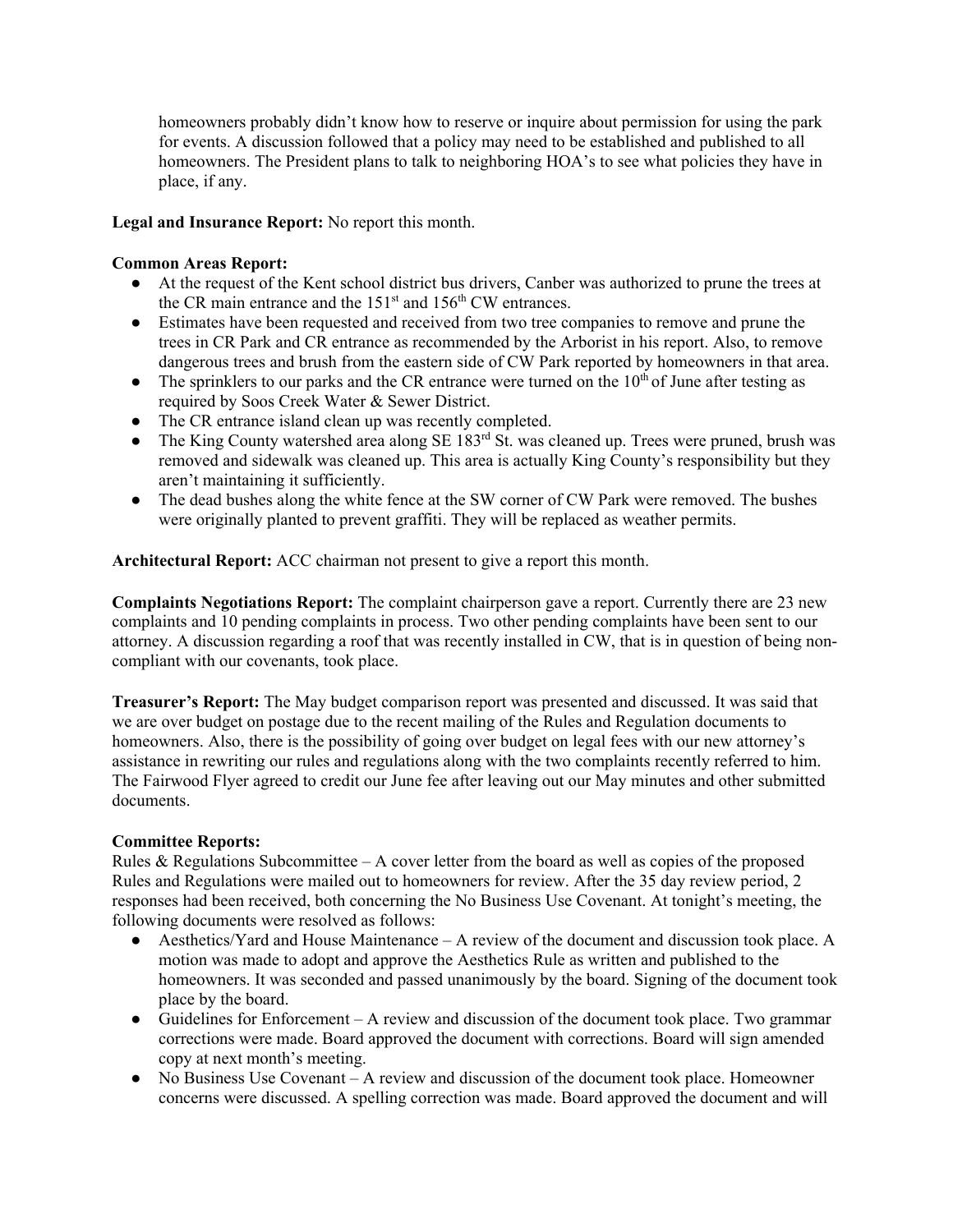sign final copy at next month's meeting.

The Welcoming Committee – Delivered 51 "Welcome To The Neighborhood" packets this month containing an information letter from the HOA along with coupons and advertisements from participating Fairwood businesses. If you are new to the neighborhood and would like information, contact Carmen at (425) 277-4280.

The Candlewood Ridge Park Path Subcommittee – The subcommittee presented a progress report for review. It was said because part of the path runs through King County designated wetlands, they had to determine whether there were any restrictions with repairing the path with asphalt and if permits would be required. After several phone conversations, neither King County nor the Arborists expressed any environmental concerns over the use of asphalt for the path and no permits would be necessary. It was said that asphalt, wood chips and gravel were the materials considered for repairing the path and asphalt is considered the best surface for all kinds of traffic. A board member suggested getting a couple more bids due to the high cost of the asphalt. The committee agreed. The discussion will resume at next month's meeting. The committee would like to complete the work by this fall.

Block Watch Committee - our neighborhood has a block watch program to discourage crime in our area. This effective program has neighbors working together to prevent crime by watching out for each other's homes and property, and by promptly reporting unusual incidents to the police. Volunteers for block watch captains are needed. Please contact the HOA if interested in participating in this committee at (425) 227-4227.

**Special Topics:** Web and Email address: Email - crcwhoa@hotmail.com Web - www.geocities.com/crcwhoa

A motion was made to adjourn the meeting at 9:16 p.m.

## **Next Board Meetings:**

7/20/04 – 7:00 p.m. at the Fairwood United Methodist Church. 8/17/04 – 7:00 p.m. at the Fairwood United Methodist Church. 9/21/04 – 7:00 p.m. at the Fairwood United Methodist Church. All Homeowners are welcome to attend. (425) 227-4227

# **Candlewood Ridge / Carriage Wood Announcements**

All homeowners are asked to check the sidewalks in front of their home and to prune back any tree branches or bushes that go out over the sidewalk. This will improve sight visibility for motorists as well as clean up our walkways. Also, lowering the height of any brush you have near the street will also improve visibility. Thank you!

To report an abandoned vehicle call: The King County Police Abandoned Vehicle Hotline number at (206) 205-0969.

PLEASE CALL 911 if you witness anyone writing graffiti or drinking alcohol in our parks and